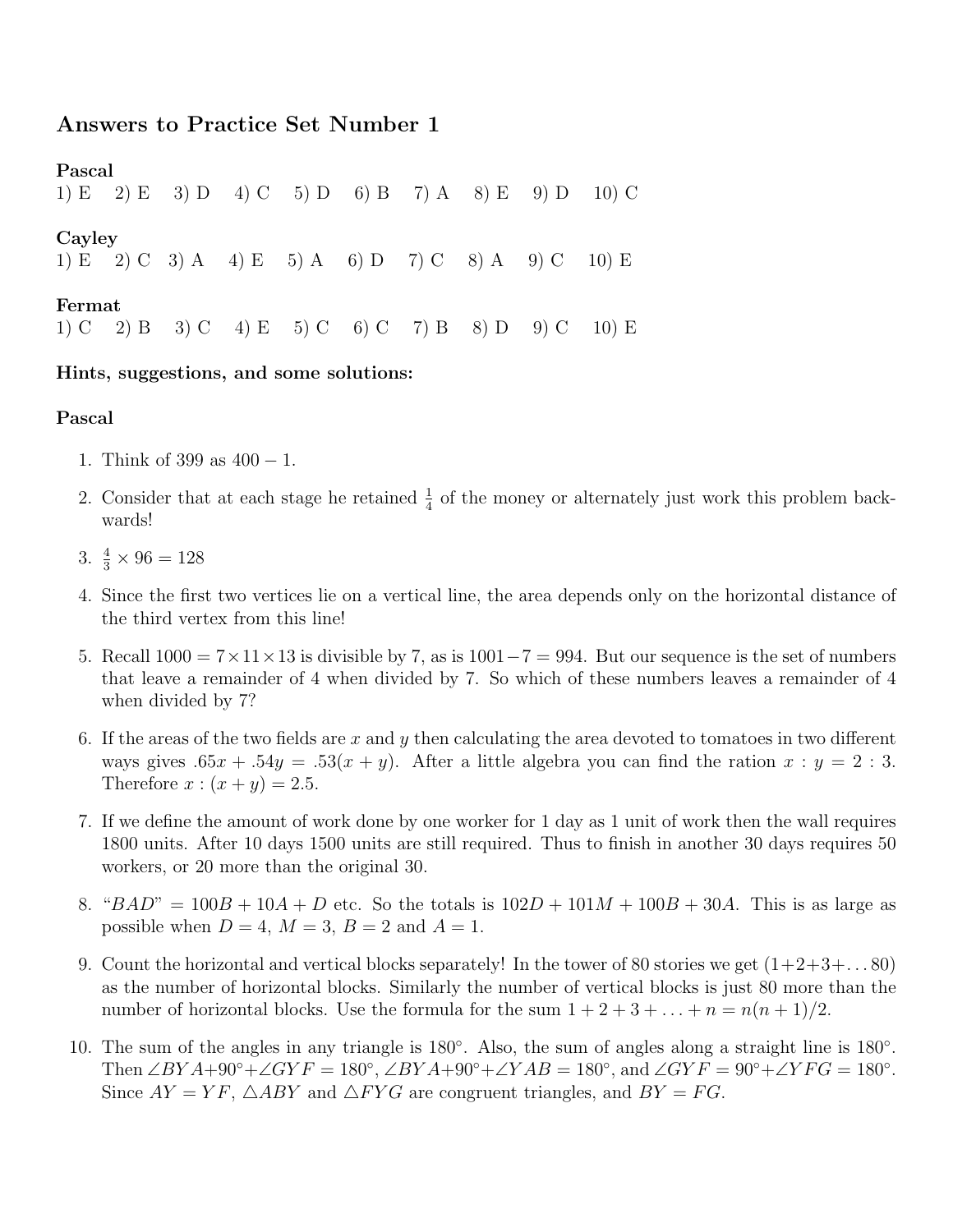### Cayley

- 1. The simplest solution is to just clear fractions by multiplying numerator and denominator by 6.
- 2. There are 20 boards and 19 spaces so the total width in centimetres is  $280 + 38 = 318$  cm = 3.18 metres.
- 3. Maria's total mark on the first four tests is  $90 \times 4 = 360$
- 4. Recall  $A = \text{length} \times \text{Width}$ . So factor the expression for the area. You will find the width is  $2x y$ . This makes the perimeter equal to  $2(2x - y) + 2(2x + y) = 4x - 2y + 4x + 2y = 8x$ .
- 5. Calculate the slope! Using the slope of 5 you can see that  $6 b = 20$  and  $b = -14$ .
- 6. Square both sides, reorganize and square again!
- 7. The trapezoid is isosceles! After some work you can see that the diagonals are the hypotenuses of two 8−15−17 triangles and so the altitude of the trapezoid is 8. Then calculate its area by dividing it into a rectangle and triangles.
- 8.  $30030 = 30 \times 1001 = 2 \times 3 \times 5 \times 7 \times 11 \times 13$ . So the three ages are 26, 33, 35.
- 9. If the hexagon has side 1, its area is  $6\left(\frac{\sqrt{3}}{4}\right)$  $\left(\frac{\sqrt{3}}{4}\right)$ . If the triangle  $ABC$  is divided into two  $30 - 60 - 90$ triangles you can see  $AC =$  $\sqrt{3} = CE = AE$  and its area is  $\left(\frac{\sqrt{3}}{4}\right)$  $\frac{\sqrt{3}}{4}$  ) ( √  $\sqrt{3}$ <sup>2</sup> =  $3\frac{\sqrt{3}}{4}$  which is half the area of the hexagon.
- 10. After working with angles you will find that  $AXZ$  is equilateral and  $CXY$  and  $BZY$  are 30–60–90. Since you know the ratios of all sides it is not too hard to find an equation for the required length.

#### Fermat

- 1. Since the sum is  $5 \times 20 = 100$ , the maximum is  $100 (1 + 2 + 3 + 4) = 90$ .
- 2. Divide the area into a rectangle and a triangle!
- 3. Each of Peter's integers is 13 greater than the corresponding integer for Ian and so the sums differ by 169.
- 4. Only d and e are smaller than the original number which is c. Try experimenting with some numbers for  $x!$
- 5. Add the equations to get  $2(a + b + c) = 36$ . So  $a + b + c = 18$  and  $a + b = 14$  which implies  $c = 4$ .
- 6. Introduce coordinates. Then the centers are at  $(r, r)$  and  $(24, 29)$  and since the circles are tangent the distance between centers is  $r + 16$ . Thus we arrive at a factorable quadratic equation!
- 7. Can you explain why the other factor is  $x^2 5x + 6$ ?